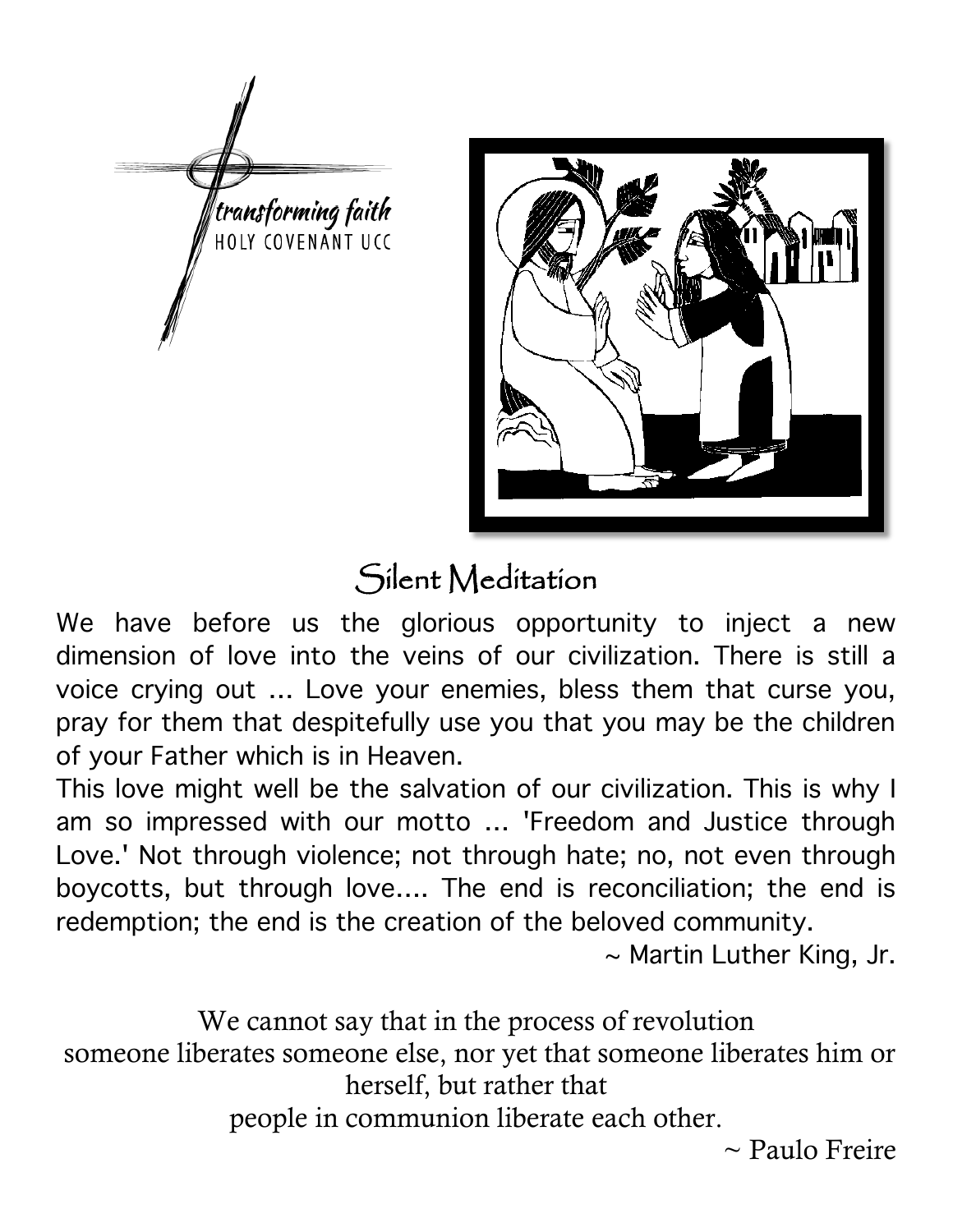### **HOLY COVENANT UNITED CHURCH OF CHRIST THIRD SUNDAY AFTER PENTECOST**

**June 30, 2019**

Prelude Kathleen Smith

Welcome and Announcements  $\mathfrak{B}$  Nancy Ellett Allison

One: May the peace of Christ be with you all.

# Ma**ny: And also with you.**

*(Please pass the information pads so that all worshippers might have the opportunity to sign them)*

Opening Voluntary **Contains and Contains and Contains and Contains and Contains and Contains and Contains and Contains and Contains and Contains and Contains and Contains and Contains and Contains and Contains and Contains** 

Call to Worship Donna Collins

- One: We have come to sing,
- **Many: rejoicing in the good that walks this land by day.**
- One: We have come to be silent,
- **Many: repenting of the evil that stalks it by night.**
- One: We have come to this place because here we are reminded
- **Many: that you are both our creator and our conscience.**
- One: Here all of our loyalties are put in their proper place,
- **Many: ordered behind our allegiance to you.**
- One: Be with us in our worship
- **Many: that our citizenship might become more responsible, our nation more humble, and our world more steady.**

\* Passing of the Peace **Donna Collins** 

One: Let us now greet one another as a sign of peace, for the peace of Christ is here to stay.

**Many: Thanks be to God!**

\* All rise, in body or spirit (p) Sing Response & Hymnals located below pews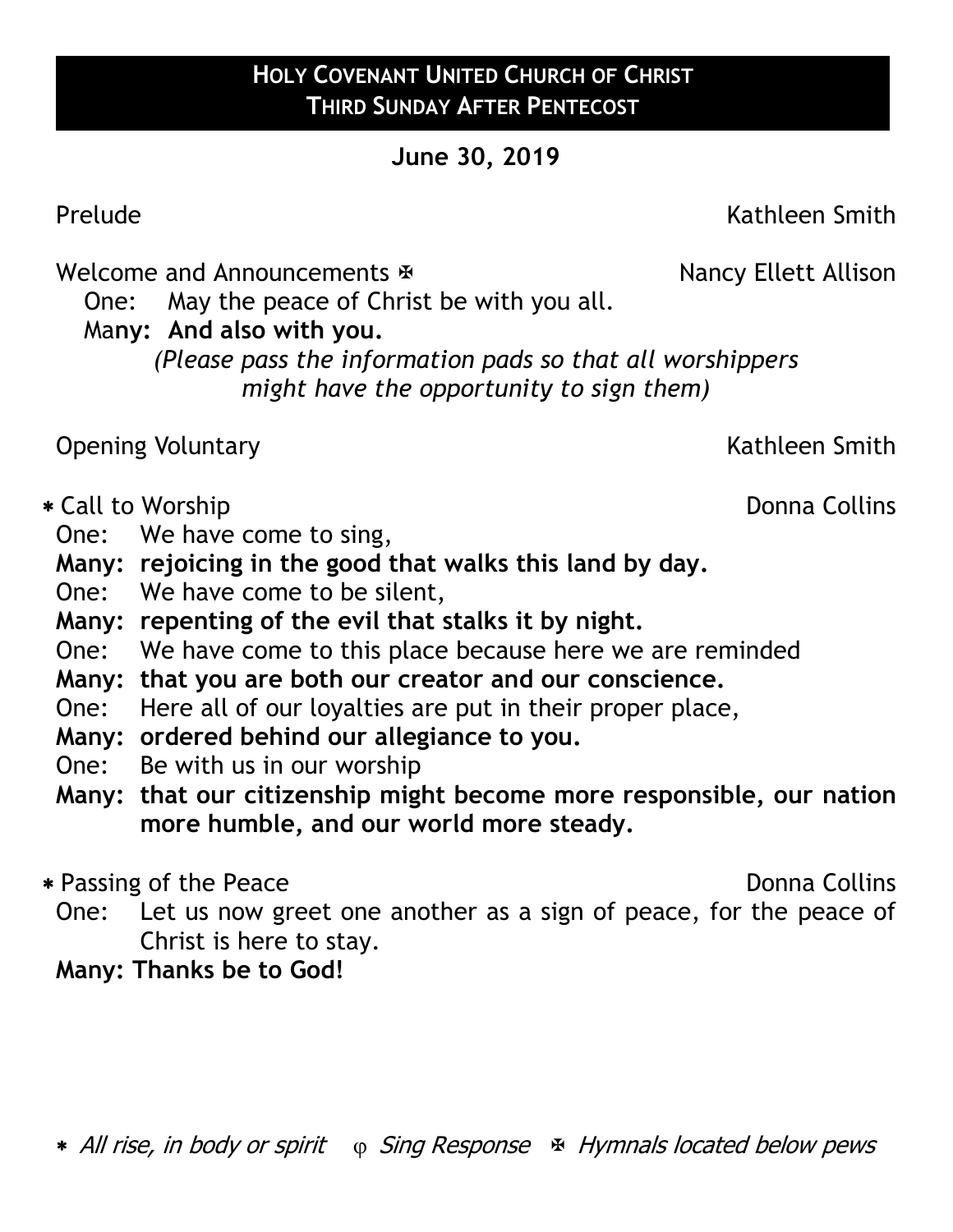# Hymn 592 "God of the Ages, Who with Sure Command" NATIONAL HYMN

- **1. God of the ages, who with sure command Brought forth in beauty all the starry band Of shining worlds in splendor through the skies Our grateful songs before your throne arise.**
- **2. Your purpose, just, envisions mortals free; God, set our path toward human liberty. Still be our ruler, guardian, guide, and stay-Your Word our law, your paths our chosen way.**
- **3. From war's alarms, from deadly pestilence, With stead-fast care be ever our defense; Your love and faith within our hears increase; With bounteous goodness nourish us in peace.**
- **4. Refresh your people on life's toilsome way; Lead us from night to never-ending day; With truth and love guide us through error's maze, And we shall give you glory, laud and praise.**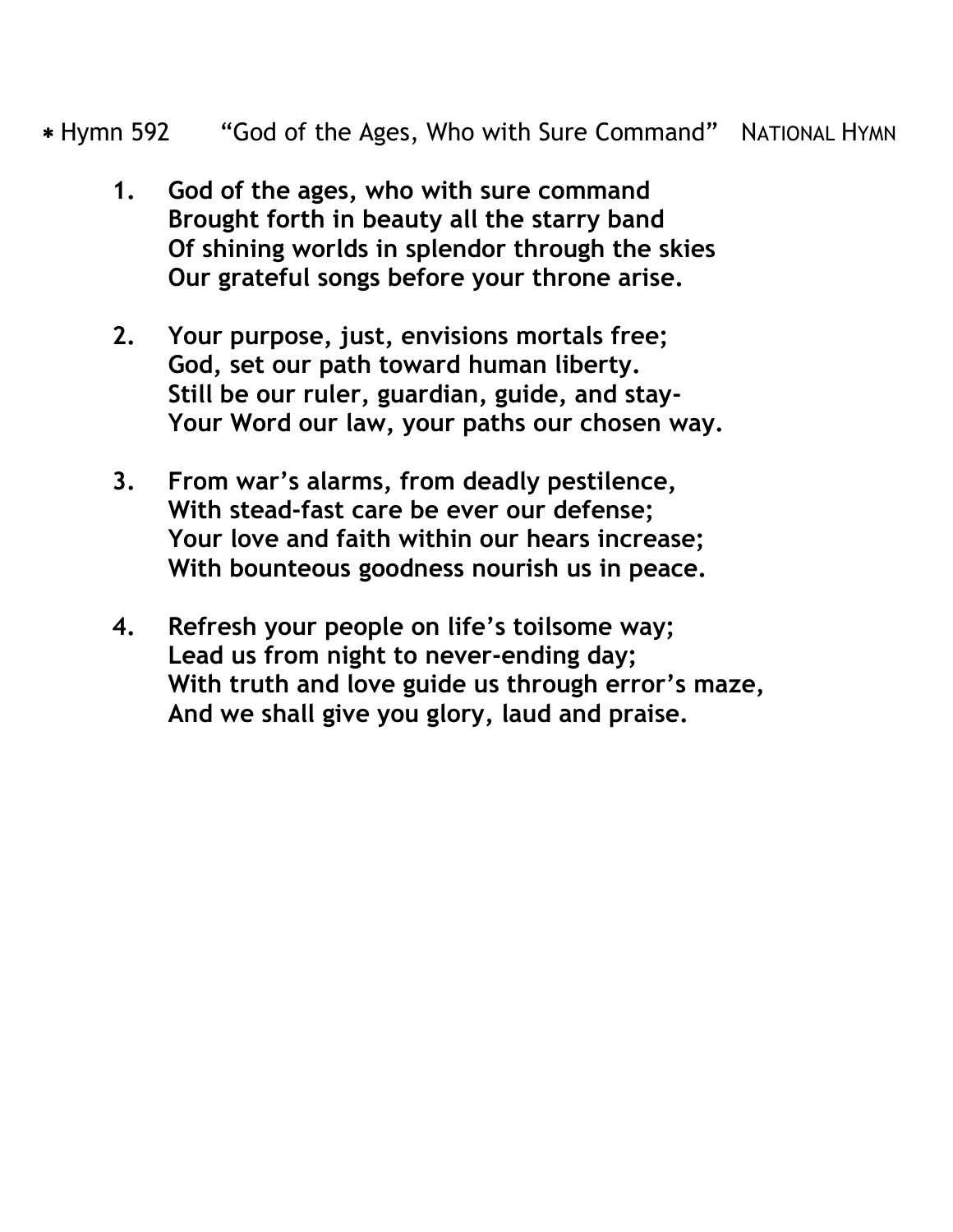# "Free" by W. Matthews & L. Gungor

**There's a world at war / Caught in suffering Silent casualties / Oh, God, grant us peace**

**In these sleepless nights / I can hardly breathe Despite brutality / I know that we'll be free I know that we'll be free**

*Chorus: Let the light in keep it shinin' / Let it break into the darkness All the love dares us to see / We'll all be free*

> **In these desperate times / Love will hold us here Love will join our hands / Teach us to have no fear**

> **So we lay our hate down / To wash their feet When we see our brother / When we see our sister When we see each other / Oh, we'll all be free Yes, we'll all be free** *Chorus* (2x)

> **We'll be free, free / We'll all be free** (4x)  **We are free, free / We'll all be free** (2x) *Chorus* (2x)

Children's Message Nancy Ellett Allison *(Following the Children's Message, pre-schoolers go to extended care and those in kindergarten through fifth grade to Children's Church.)*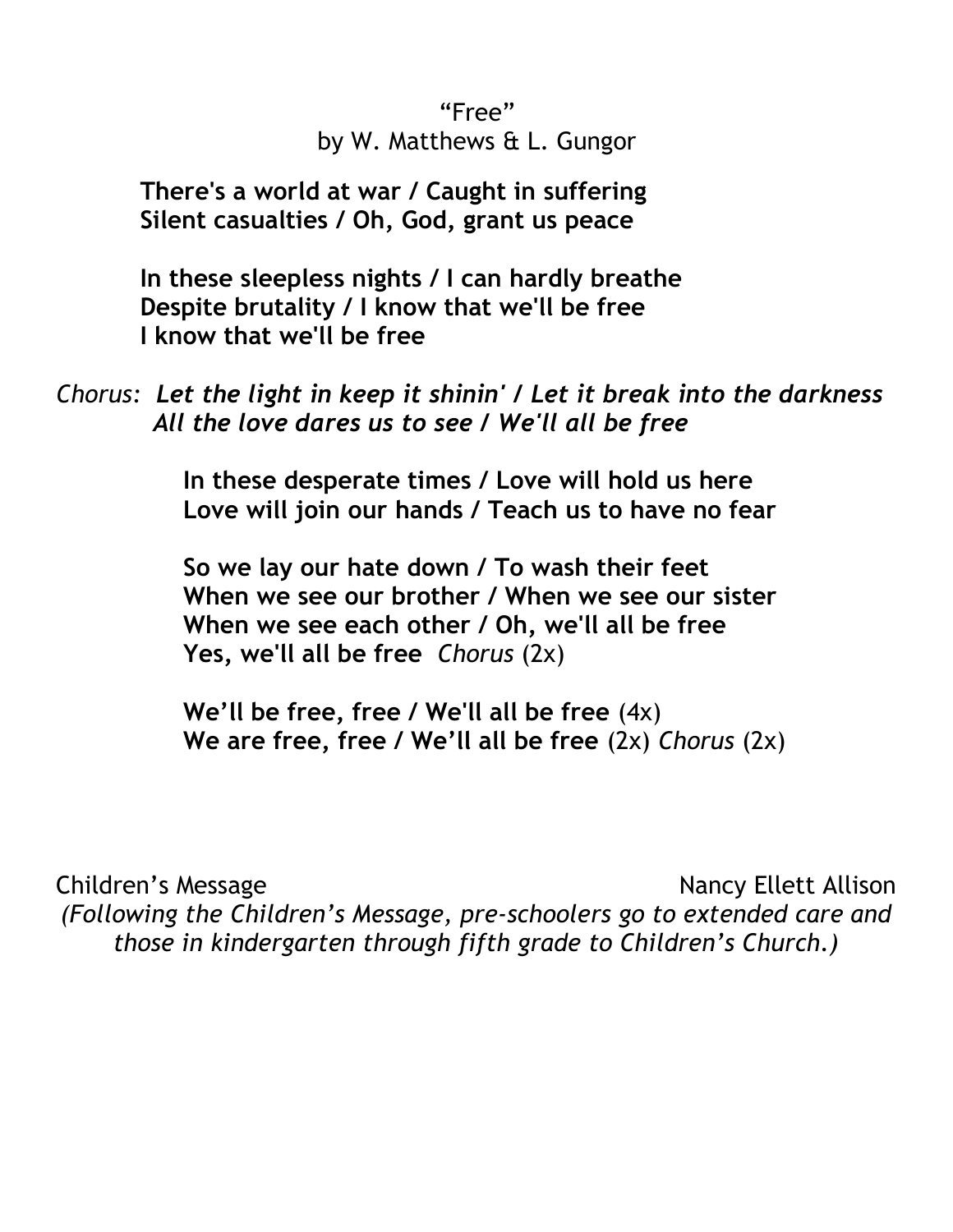#### Gospel Lesson Luke 9:51-62 Shea Watts

When the days drew near for (Jesus) to be taken up, he set his face to go to Jerusalem. And he sent messengers ahead of him. On their way they entered a village of the Samaritans to make ready for him; but they did not receive him, because his face was set towards Jerusalem. When his disciples James and John saw it, they said, 'Lord, do you want us to command fire to come down from heaven and consume them?' But he turned and rebuked them. Then they went on to another village.

As they were going along the road, someone said to (Jesus), 'I will follow you wherever you go.' And Jesus said to him, 'Foxes have holes, and birds of the air have nests; but the Son of Man has nowhere to lay his head.' To another he said, 'Follow me.' But he said, 'Lord, first let me go and bury my father.' But Jesus said to him, 'Let the dead bury their own dead; but as for you, go and proclaim the kingdom of God.' Another said, 'I will follow you, Lord; but let me first say farewell to those at my home.' Jesus said to him, 'No one who puts a hand to the plough and looks back is fit for the kingdom of God.'

One: May we hear what the Spirit is saying to the Church.

**Many: Thanks be to God. Open our ears, our hearts, our minds.**

Report on General Synod 32 Shea Watts

Nancy Ellett Allison

Pastoral Prayer Nancy Ellett Allison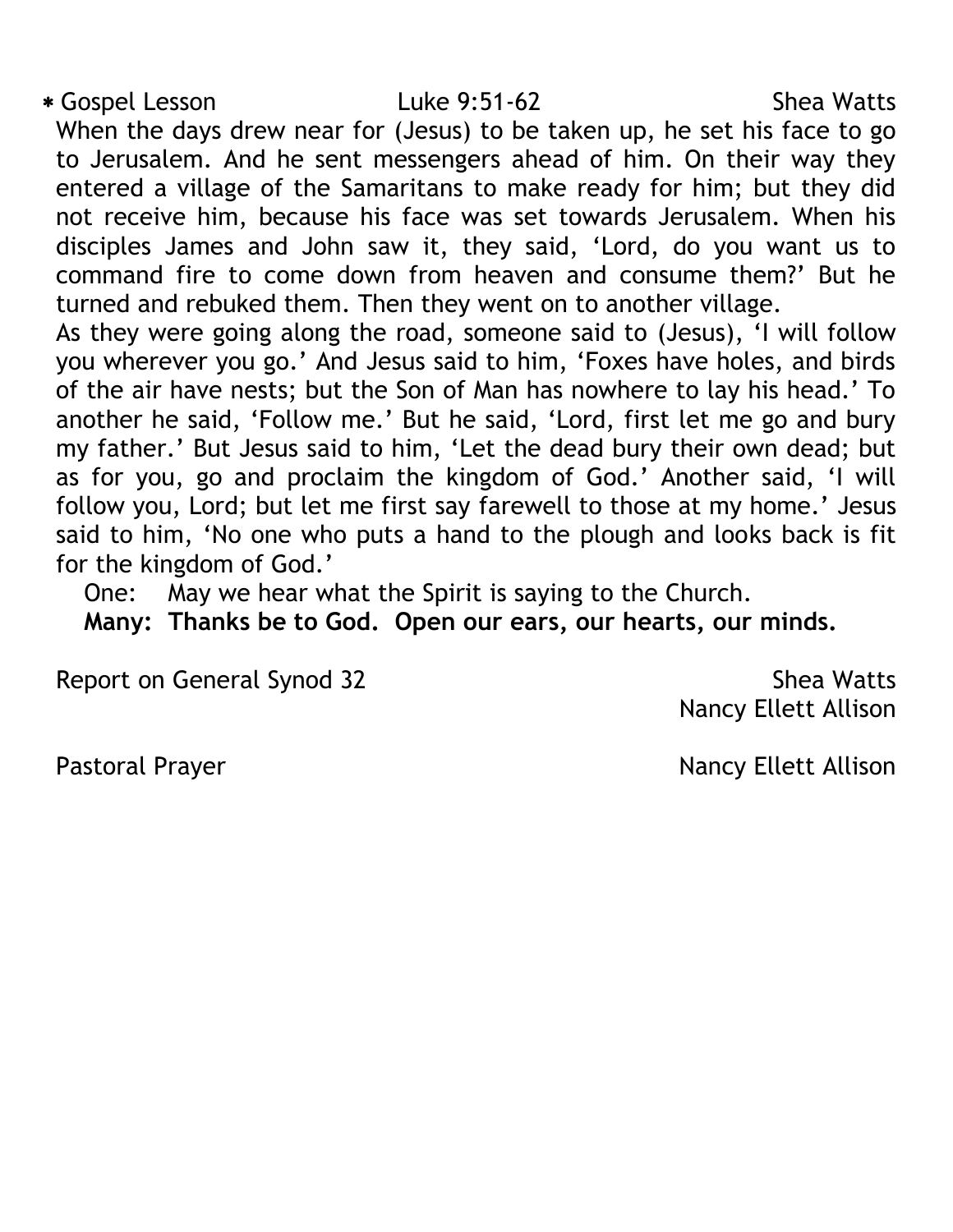Special Music "Annument" "Rainbow"

*by Shane L McAnally, Kacey Lee Musgraves & Natalie Hemby Kathi Smith, Lisa Cloninger, vocals*

When it rain it pours but you didn't even notice It ain't rainin' anymore, it's hard to breathe when all we know is The struggle of staying above, the rising water line

Well the sky is finally open, the rain and wind stopped blowin' But you're stuck out in the same old storm again You hold tight to your umbrella, darlin' I'm just tryin' to tell ya That there's always been a rainbow hangin' over your head

If you could see what I see, you'd be blinded by the colours Yellow, red and orange and green, and at least a million others So tie up your bow, take off your coat and take a look around

'Cause the sky is finally open, the rain and wind stopped blown' But you're stuck out in the same old storm again You hold tight to your umbrella, darlin' I'm just tryin' to tell ya That there's always been a rainbow hangin' over your head

Oh tie up your bow, take off your coat and take a look around Everything is alright now

'Cause the sky is finally open, the rain and wind stopped blowin' But you're stuck out in the same old storm again Let go of your umbrella, darlin' I'm just tryin' to tell ya That there's always been a rainbow hangin' over your head Yeah there's always been a rainbow hangin' over your head It all be alright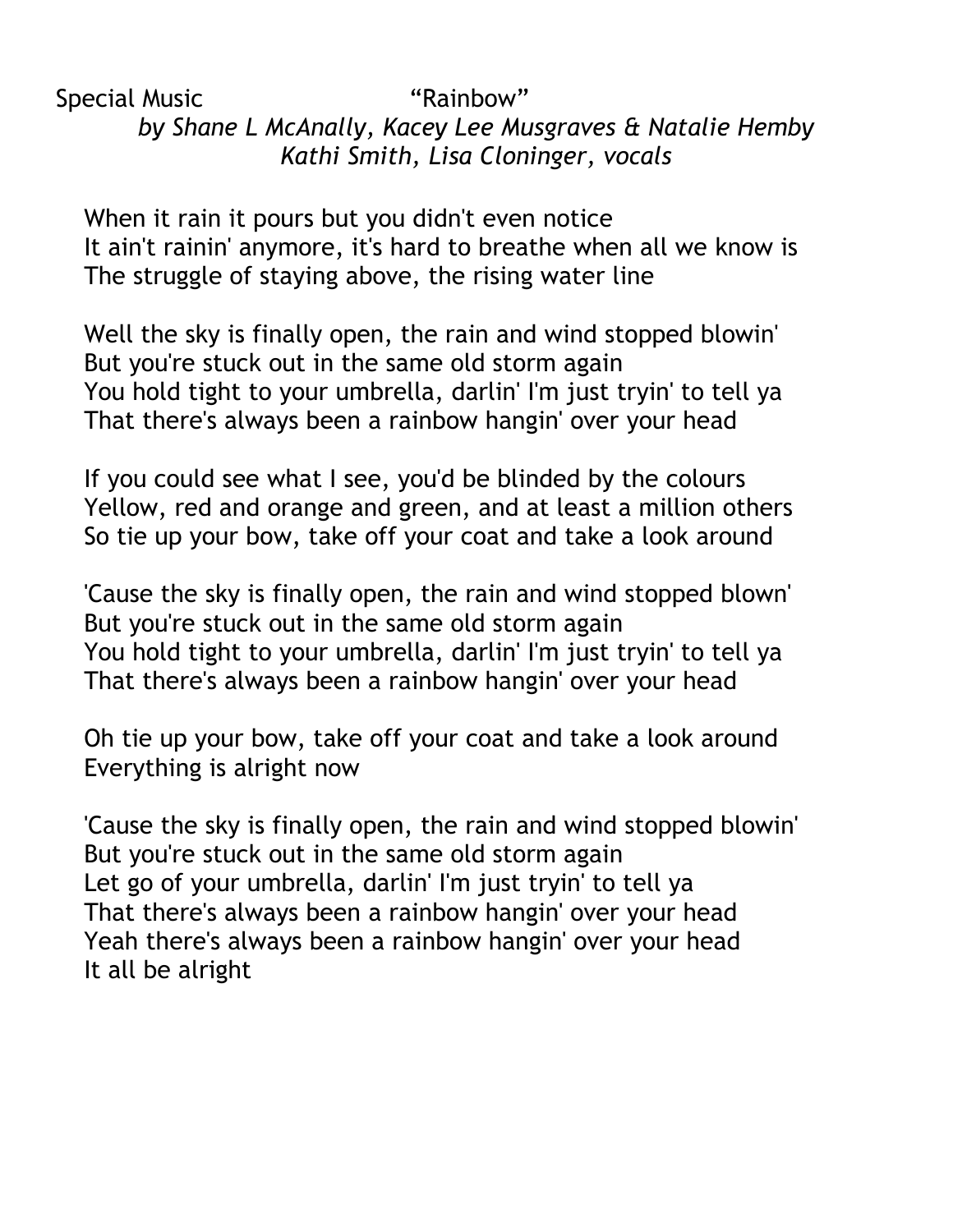Epistle Reading Galatians 5:1, 13-25 Jeff Edwards-Knight For freedom Christ has set us free. Stand firm, therefore, and do not submit again to a yoke of slavery…. For you were called to freedom, brothers and sisters; only do not use your freedom as an opportunity for self-indulgence, but through love become slaves to one another. For the whole law is summed up in a single commandment, "You shall love your neighbor as yourself." If, however, you bite and devour one another, take care that you are not consumed by one another. Live by the Spirit, I say, and do not gratify the desires of the flesh. For what the flesh desires is opposed to the Spirit, and what the Spirit desires is opposed to the flesh; for these are opposed to each other, to prevent you from doing what you want. But if you are led by the Spirit, you are not subject to the law. Now the works of the flesh are obvious: fornication, impurity, licentiousness, idolatry, sorcery, enmities, strife, jealousy, anger, quarrels, dissensions, factions, envy, drunkenness, carousing, and things like these. I am warning you, as I warned you before: those who do such things will not inherit the kingdom of God. By contrast, the fruit of the Spirit is love, joy, peace, patience, kindness, generosity, faithfulness, gentleness, and selfcontrol. There is no law against such things. And those who belong to Christ Jesus have crucified the flesh with its passions and desires. If we live by the Spirit, let us also be guided by the Spirit.

One: May we hear what the Spirit is saying to the Church.

**Many: Thanks be to God. Open our ears, our hearts, our minds.**

| Sermon                      | "Called to Freedom"                                                                                                                                                         | <b>Nancy Ellett Allison</b> |
|-----------------------------|-----------------------------------------------------------------------------------------------------------------------------------------------------------------------------|-----------------------------|
| <b>Offertory Invitation</b> |                                                                                                                                                                             | Jeff Edwards-Knight         |
| <b>Offering Music</b>       |                                                                                                                                                                             | Kathleen Smith              |
| * Doxology                  | $\varphi$ Praise God from whom all blessings flow;<br>Praise God all creatures here below,<br>Praise God above all heavenly hosts,<br>Creator, Christ and Holy Ghost. Amen. | <b>OLD HUNDREDTH</b>        |
| * Offertory Dedication      |                                                                                                                                                                             | Jeff Edwards-Knight         |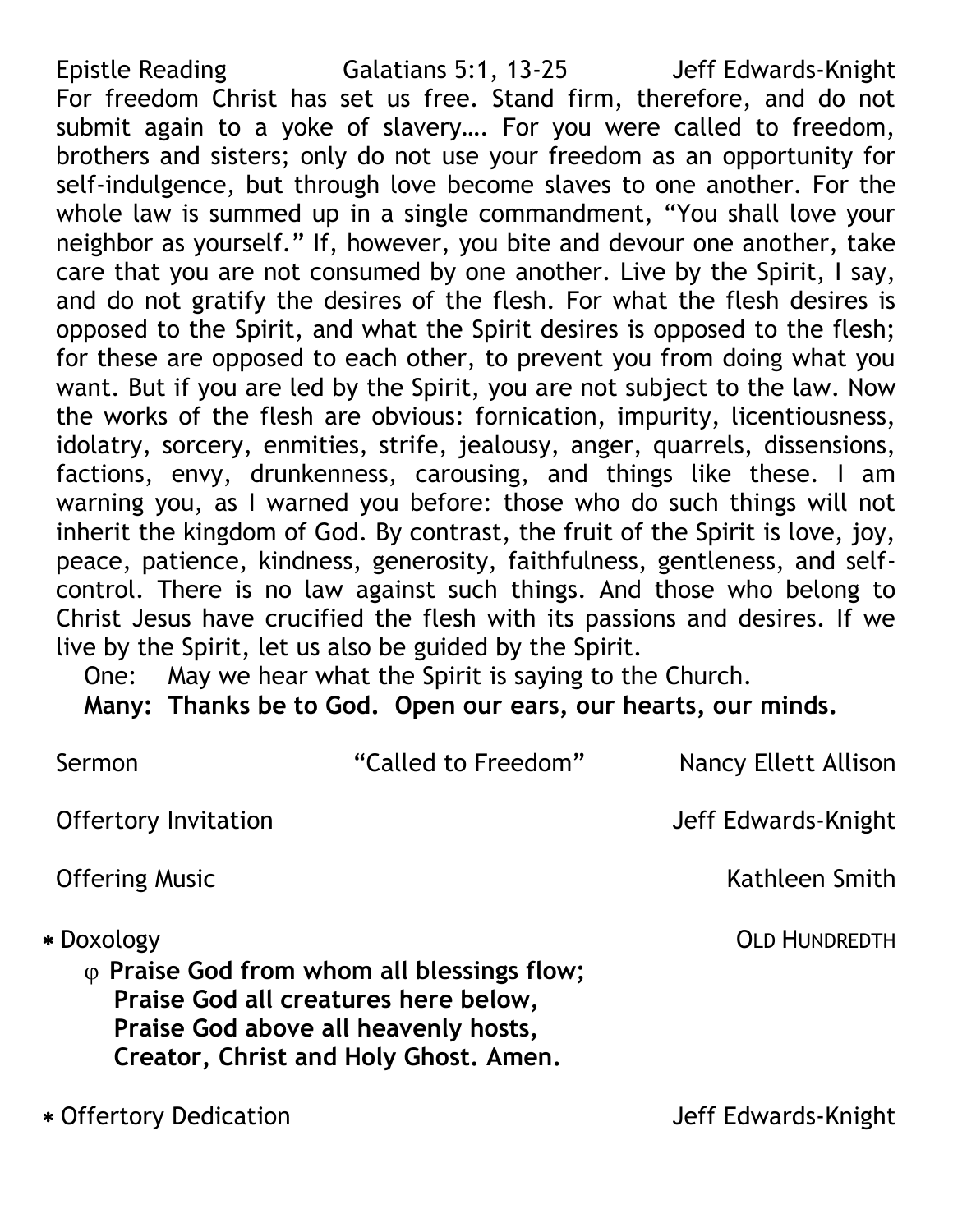- **1. This is my song, o God of all the nations, a song of peace for lands a-far and mine. this is my home, the country where my heart is; here are my hopes, my dreams, my holy shrine; but other hearst in other lands are beating with hopes and dreams as true and high as mine.**
- **2. My country's skies are bluer than the ocean, and sunlight beams on clover leaf and pine; both other lands have sunlight, too, and clover, and skies are everywhere as blue as mine. O hear my song, O God of all the nations, a song of peace for their land and for mine.**

Benediction Response 581 WORLD PEACE PRAYER

\* Benediction Nancy Ellett Allison

 **Lead us from death to life, from falsehood to truth, From despair to hope, from fear to trust. Lead us from hate to love, from war to peace, Let peace fill our hearts, let peace fill our world, Let peace fill our universe.**

Postlude **Kathleen Smith** 

*No matter who you are or where you are on life's journey, you are welcome here!*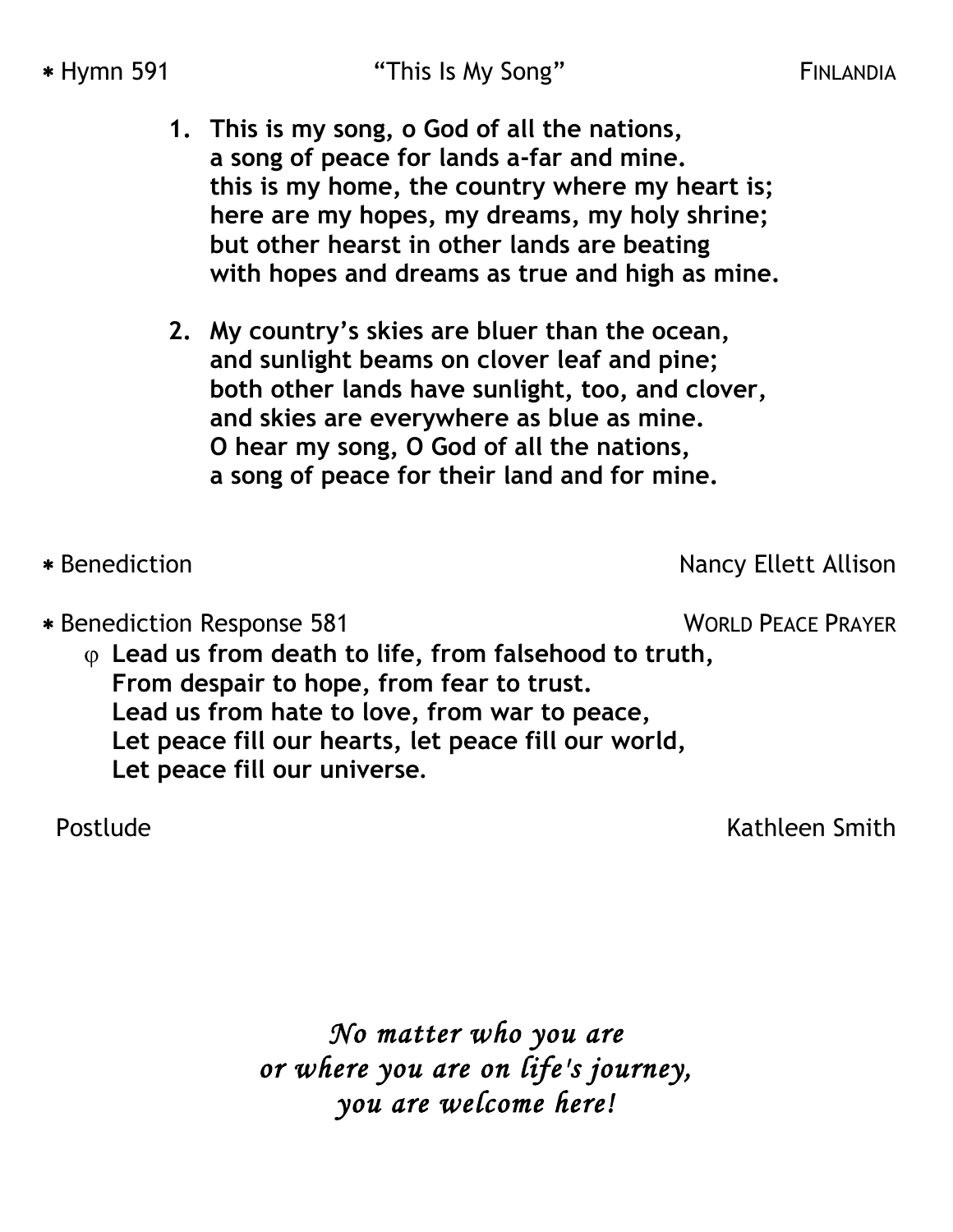#### **PLEASE SIGN OUR ATTENDANCE REGISTER**

**WELCOME** to all who worship today at Holy Covenant! Guests and members, please sign an attendance register and then pass it back to its starting point, taking note of who is worshipping near you and greet them.

#### **OUR CONSISTORY WILL MEET TODAY at 12:30PM. THERE WILL BE NO JULY MEETING. THANK YOU TO ALL WHO ARE SERVING!**

#### **MISSIONS & JUSTICE TEAM MEETING, JUNE 30**

Friends, following worship, let's gather in the Sojourners classroom and discuss where we've been and those happenings out ahead! All are welcome, so if you are led to help others, please join us! There's always something for everyone!

#### **VOLUNTEER OPPORTUNITIES!**

Are you looking for an opportunity to volunteer at Holy Covenant but don't have a lot of time to spare? No time for meetings? We have the teams for you!

#### **UPPER ROOM MINISTRY AT URBAN MINISTRY CENTER**

Holy Covenant is scheduled to provide the bible study, prayer, and time of sharing **from 12:00 - 12:30 PM** for our yet to be housed neighbors **during the week of July 8 - 12.** Upper Room Ministry continues to be a spiritual blessing to the Neighbor's at Urban Ministry Center! Contact Phil Kaveler, **pwkaveler@yahoo.com** if you'd like to participate.

#### **THE USHER AND GREETER TEAMS AT HOLY COVENANT...**

are looking for additional volunteers to support our ministries. All you have to do is arrive for our church service a little early on your assigned Sunday.

- **Ushers** welcome attendees and hand out bulletins, provide any needed assistance, collect the offering and assist in the orderly distribution of Communion. To learn more contact Barb Schneller at **schneller@wcupa.edu**.
- **Greeters** welcome members and visitors, ensure our visitors feel comfortable and valued, provide name tags, and obtain contact information. To learn more contact Lisa Sherman at **jsherman007@carolina.rr.com**.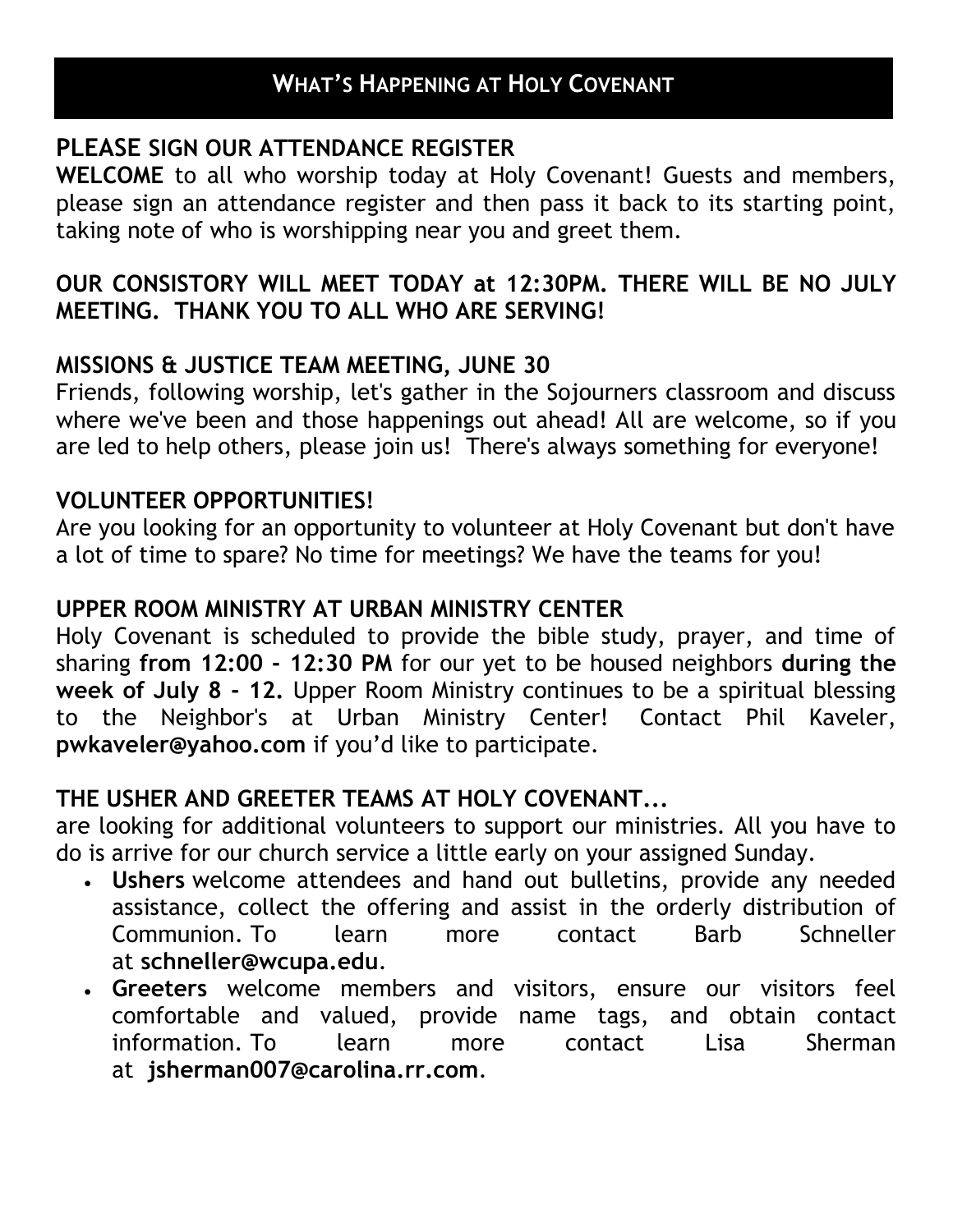#### **MIGRANT BUS MINISTRY**

The Charlotte Greyhound Migrant Assistance Project has coordinated greeters for the buses in order to provide much needed travel essentials for the Central American Migrants. Fleece throw blankets, juice boxes and water, toiletries and little stuffed animals are in need. A collection box is available in the Gathering Room. Contact Suzanne Lamorey, **suzlam@yahoo.com**, with questions or to participate in this welcoming.

#### **SOJOURNERS CLASS - NOT YOUR TYPICAL SUNDAY SCHOOL**

The Sojourners will continue discussing *This Is How It Always Is* by Laurie Frankel. All are welcome as we discuss this fictional family's struggles with raising a transgender child. We are learning so much about transgender issues! Join us at 9:45 in the Conference Room -- no preparation necessary.

#### **PERSONALIZED BRICKS - LAST DAY FOR THIS ORDER**

All friends and family of Holy Covenant UCC are invited to purchase personalized pavers to honor a loved one, commemorate a special date, or offer a memorial gift to the memory of someone important in your life. Order forms are available in the gathering room. A tax-deductible contribution of \$100 to Holy Covenant be made with each brick purchase. Contact Debbie Davis **debbiekdavisnc@gmail.com** today!

#### **REFRESHMENTS FOR FELLOWSHIP - KEEP IT SIMPLE!**

You can use the link below to sign up, and you can still sign up on paper if you prefer. **https://tinyurl.com/hcuccsnacks2019**

#### **WE COULDN'T PROVIDE OUR WARM WELCOME WITHOUT THE HELP OF:**

Elder for June: Joy Decker, joy@joydecker.com or 704-579-1694 Deacons for June: Ed Vickery, Holly Middleton Greeters: Anne Hayes, Lisa Sherman Ushers: JP Griffin, Kevin Edwards Knight, Tom Magraw, Shakti Subramanian Media: Brian Hankins, Lisa Cloninger Tabulators: Debbie Davis, Terry Raley-Dennis Refreshments: Phil Kaveler Recyclers: Phil Kaveler